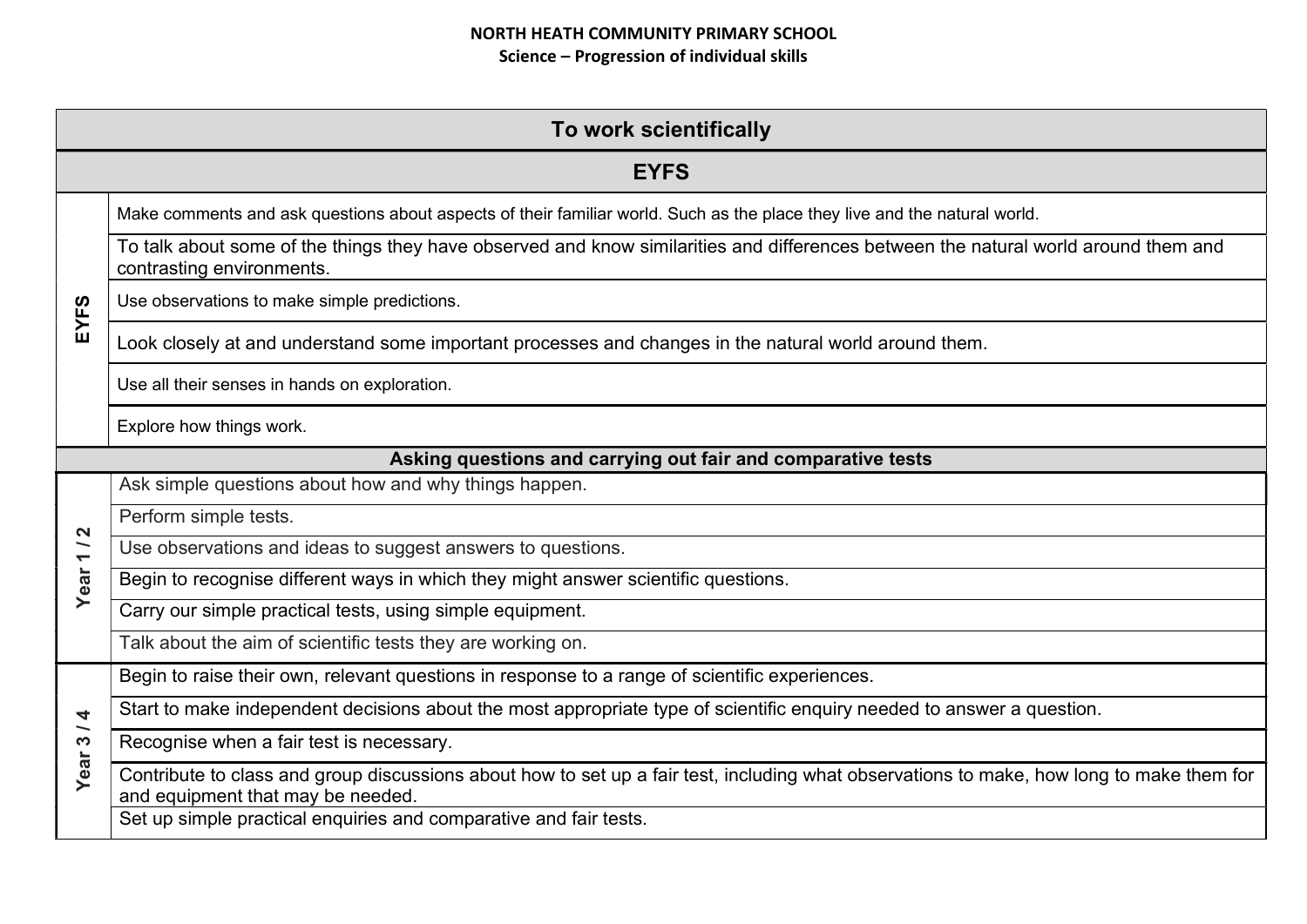|              | Begin to raise their own, relevant questions in response to a range of scientific experiences.                                         |
|--------------|----------------------------------------------------------------------------------------------------------------------------------------|
|              | Start to make independent decisions about the most appropriate type of scientific enquiry needed to answer a question.                 |
|              | Recognise when a fair test is necessary.                                                                                               |
| ဖ<br>ທ<br>Θã | Independently raise their own relevant questions about the world around them, as well as from scientific experiences.                  |
|              | With increasing independence, make decisions about the most appropriate type of scientific enquiry they might use to answer questions. |
|              | Talk and explore their ideas, raising different kinds of questions about scientific phenomena.                                         |
|              | Select and plan the most appropriate type of scientific enquiry to use to answer scientific questions                                  |
|              | Plan enquiries, including recognising and controlling variables where necessary.                                                       |
|              | Use test results to make predictions to set up further comparative and fair tests.                                                     |

| Observing and measuring changes |                                                                                                  |
|---------------------------------|--------------------------------------------------------------------------------------------------|
| 1/2<br>Year                     | Observe the natural and constructed world.                                                       |
|                                 | Observe changes over time.                                                                       |
|                                 | Use simple equipment to make measurements.                                                       |
|                                 | Develop independence in making systematic and careful observations.                              |
| 3/4                             | Observe scientific changes over time.                                                            |
| Year                            | Use a range of equipment, including thermometers and data loggers.                               |
|                                 | Begin to ask their own questions linked to scientific observations.                              |
|                                 | Make accurate measurements using standard units of measure and a range of equipment.             |
| ဖ                               | Take measurement using a range of scientific equipment with increasing accuracy in precision.    |
| <u> LO</u><br>Year              | Choose the most appropriate equipment to take measurements and explain how to use it accurately. |
|                                 | Make careful and focused observations.                                                           |
|                                 | Understand the importance of taking repeat readings and take repeat reading where appropriate.   |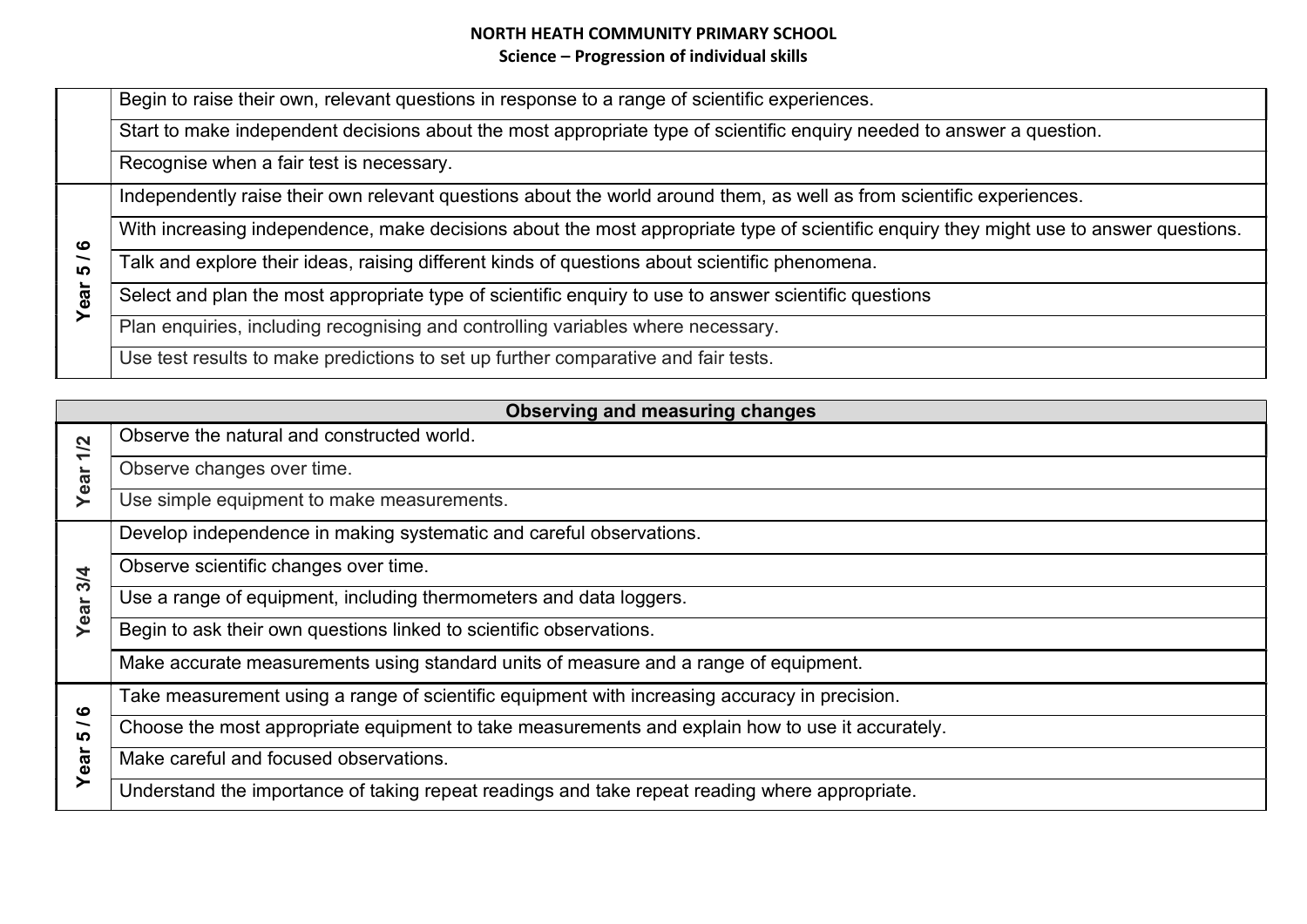| Identifying, classifying, recording and presenting data |                                                                                                                                                                                                                   |
|---------------------------------------------------------|-------------------------------------------------------------------------------------------------------------------------------------------------------------------------------------------------------------------|
| Year <sub>1/2</sub>                                     | Identify and classify objects into simple groups with support.                                                                                                                                                    |
|                                                         | Compare objects, materials and living things using their features.                                                                                                                                                |
|                                                         | Sort, group, gather, record, communicate data in a variety of ways to help in answering questions such as in simple sorting diagrams,<br>pictograms, tally charts, block diagrams and simple tables with support. |
|                                                         | Gather and record data in a variety of ways to help answering questions.                                                                                                                                          |
| 3/4<br>Year                                             | Classify and present data in a variety of ways to help answer questions.                                                                                                                                          |
|                                                         | Record findings using simple scientific drawings, labelled diagrams, bar charts and tables.                                                                                                                       |
|                                                         | Use and read scientific vocabulary correctly.                                                                                                                                                                     |
| ဖ<br><u> ဟ</u><br>Year                                  | Independently group classify and describe living things and materials.                                                                                                                                            |
|                                                         | Record data and results of increasing complexity using scientific diagrams and labels, classification keys, tables, bar graphs, line graphs<br>and scatter graphs.                                                |
|                                                         | Decide how to record data from a choice of familiar approaches.                                                                                                                                                   |

| Drawing conclusions, noticing patterns and presenting findings |                                                                                                     |
|----------------------------------------------------------------|-----------------------------------------------------------------------------------------------------|
| 1/2<br>ea                                                      | Notice links between cause and effect with support.                                                 |
|                                                                | Begin to notice patterns and relationships with support.                                            |
|                                                                | Begin to draw simple conclusions.                                                                   |
|                                                                | Use simple scientific language.                                                                     |
|                                                                | Read and spell scientific vocabulary at a KS1 level.                                                |
|                                                                | Talk about their findings to a variety of audiences in a variety of audiences in a variety of ways. |
| $\overline{\phantom{0}}$<br><u>ຕາ</u><br>Year<br>₹             | Begin to make logical predictions based on prior knowledge.                                         |
|                                                                | Use results to draw simple conclusions.                                                             |
|                                                                | Suggest improvements, new questions and predictions for setting up further tests.                   |